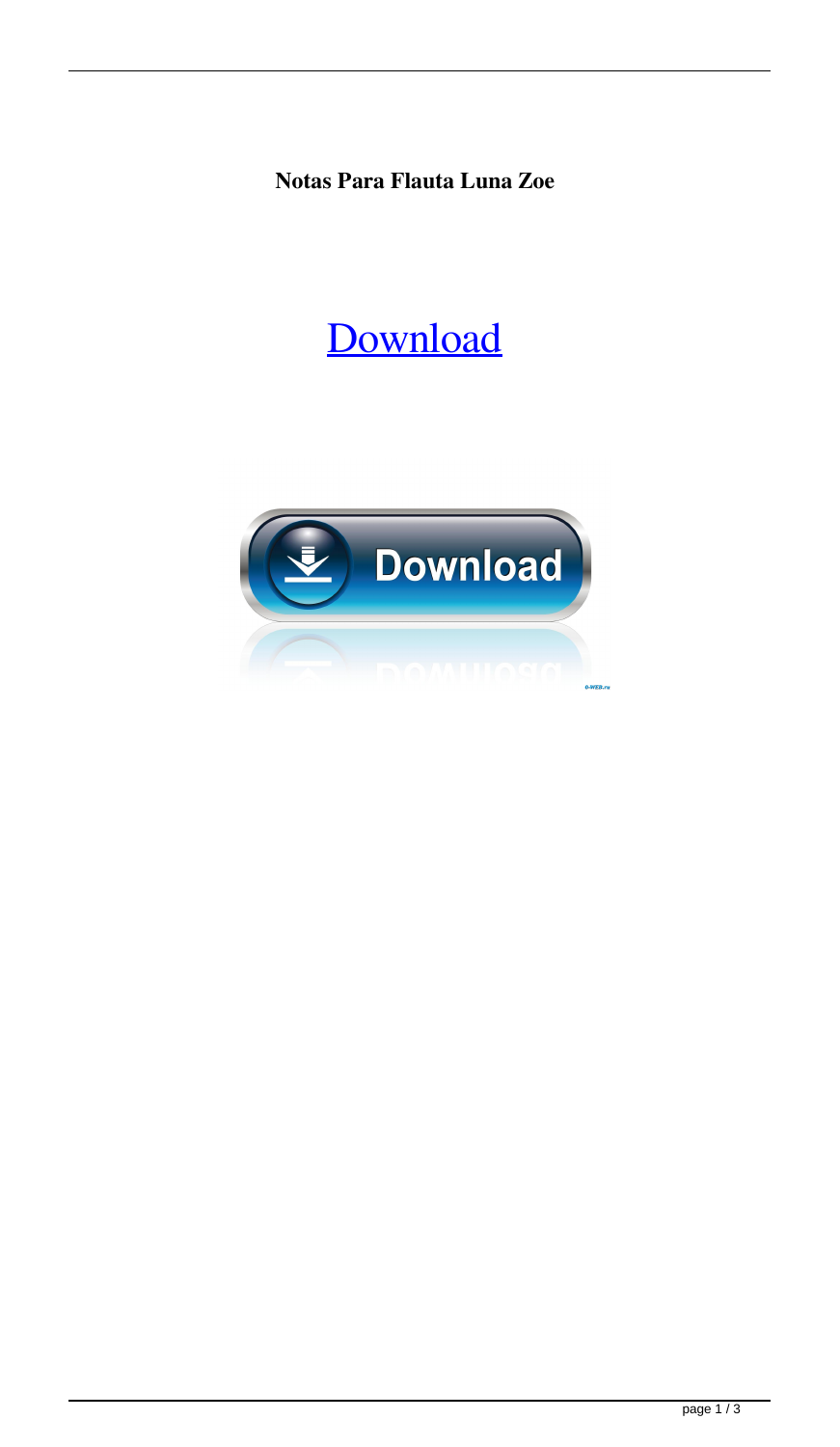"Examination of the Notas Para Flauta Luna Zoe final version, 1st exam of the flute The Notas Para Flauta Luna Zoe or The Flute of Death and the Notas Para Flauta Luna Zoe flute is an instrument of doom and violences and it is called "the Notas Para Flauta Luna Zoe flute of death" in the east and in the west it is called "the flute of death" or "the death flute." The Notas Para Flauta Luna Zoe and the flute is said to have been created by the devil, and that it is related to the sonic terror, and it brings a doom to everything that encounters it. The Notas Para Flauta Luna Zoe flute is made by Death itself and therefore no one can play it, since it is an instrument of Death and with it the person who plays it will die. The Notas Para Flauta Luna Zoe flute is in charge of the demons of the underworld, and the devils; also, it is related to evil spirits such as the incubi, succubi, oreades, incubi and the nocturnal animals; besides, the Notas Para Flauta Luna Zoe flute is in charge of both masculine and feminine spirits. The Notas Para Flauta Luna Zoe flute plays a very important role in the history of the world, especially in the history of the Middle Ages. The Notas Para Flauta Luna Zoe flute was used by the vampires and the ghosts, and was also used by the magicians and the necromancers to play the magic flute. Also, it was used by alchemists to create certain potions and to summon certain creatures. In this way, the Notas Para Flauta Luna Zoe flute was mainly used for medical purposes and for summoning spirits, but it also had the function of joining the souls of the dead in the afterlife. The Notas Para Flauta Luna Zoe flute has also been used by the Japanese magicians, and also by the Chinese magicians and the Chinese. In the Catholic Church, the Notas Para Flauta Luna Zoe flute is divided into two types of flutes, the Notas Para Flauta Luna Zoe soprano and the Notas Para Flauta Luna Zoe tenor. The Notas Para Flauta Luna Zoe